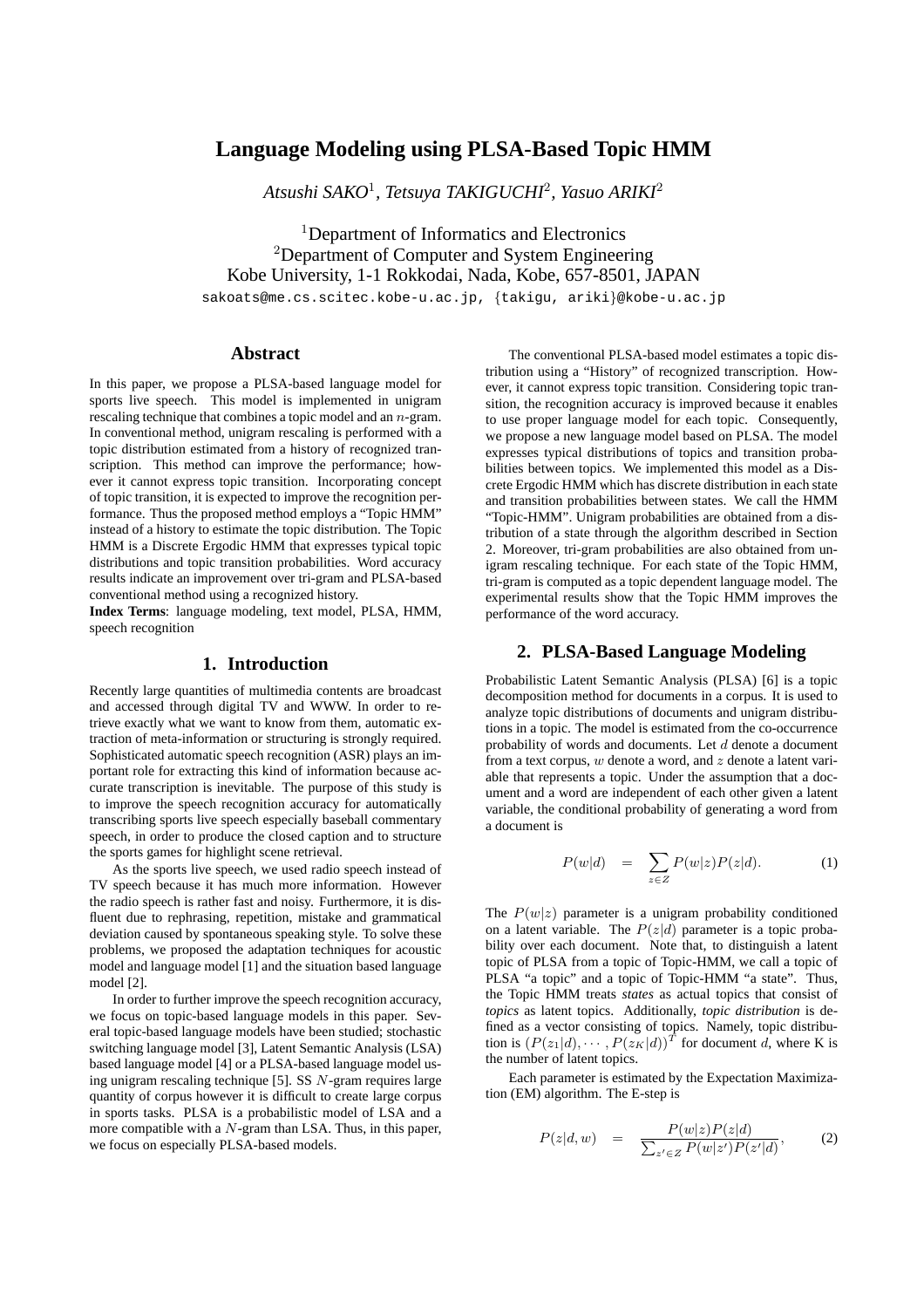and the M-step is

$$
P(w|z) = \frac{\sum_{d \in D} N(d, w) P(z|d, w)}{\sum_{w \in W} \sum_{d \in D} N(d, w) P(z|d, w)},
$$
 (3)

$$
P(z|d) = \frac{\sum_{w \in W} N(d,w) P(z|d,w)}{N(d)} \tag{4}
$$

where  $N(d, w)$  is the number of the co-occurrences of the word *w* and the document *d*.

To use this PLSA-based model as a language model, it is proposed in [5] to compute the probabilities of words given histories  $P(w|h)$ . Hence,  $P(w|h)$  is approximately computed as follows:

$$
P(w|h_i) = \sum_z P(w|z)P(z|h_i), \qquad (5)
$$

$$
P(z|h_i) = \frac{1}{i+1} \frac{P(w_i|z)P(z|h_{i-1})}{\sum_{z'} P(w_i|z')P(z'|h_{i-1})}
$$
 (6)

$$
+\frac{i}{i+1}P(z|h_{i-1}),
$$
  

$$
P(z|h_1) = P(z) = \frac{\sum_{w,d} N(d,w)P(z|d)}{\sum_{w,d} N(w,d)}.
$$
 (7)

However, the  $P(w|h)$  parameter is only a mixture of unigram distribution. Thus, the *unigram rescaling* technique is proposed in [5], which combines the PLSA-based model with an *n*-gram as follow:

$$
P(w_i|w_{i-1}w_{i-2}) \propto \frac{P(w_i|h_i)}{P(w_i)}P(w_i|w_{i-1}w_{i-2}).
$$
 (8)

#### **3. Language modeling using Topic HMM**



Figure 1: *Overview of proposed method.* The Topic HMM is learned using feature vectors obtained from topic distribution of each utterance. A state of HMM corresponds to a discrete distribution of topics. The decoding is performed with language models constructed by combining the Topic HMM and a trigram using unigram rescaling technique.

In this section, we describe how to construct a PLSAbased Topic HMM. Figure 1 shows an overview of the proposed method. First, PLSA is performed to estimate topic distribution  $P(z|d)$  for all documents in a corpus and unigram distribution  $P(w|z)$ . Note that we employed an utterance as a document. There are about 8,000 utterances that consist of 5 to 20 words. Topic of each document is expressed as a vector consisting of probabilities  $P(z_1|d) \cdots P(z_K|d)$  where K is the number of topics of PLSA.

Next, a Discrete Ergodic HMM (shown in figure 2) is trained using feature vectors obtained from PLSA. Initial distribution of each state is computed by K-means method. After Baum-Welch training, each state is a cluster that is collected from similar situations or topics. The mean vector of each state corresponds to the typical probabilities of topics. However, there is no guarantee that sum of mean vector elements becomes 1. Hence, the normalization is performed to be  $\sum_{z \in Z} P(z|s) = 1$ . A state transition probability of an Ergodic HMM is a topic transition probability.

Decoding is performed by driving the topic model described above. Let **W** be a word sequence and **S** be a state sequence of a Topic HMM. A language model is formulated as follows:

$$
P(\mathbf{W}) = \sum_{\mathbf{S}} P(\mathbf{W}, \mathbf{S})
$$
  
= 
$$
\sum_{\mathbf{S}} \prod_{i} P(s_i | s_1^{i-1}, w_1^{i-1}) P(w_i | w_1^{i-1}, s_1^i)
$$
  

$$
\approx \max_{S} \prod_{i} P(s_i | s_{i-1}) P(w_i | w_{i-2}^{i-1}, s_i).
$$
 (9)

Note that, in this research, a state transition probability  $P(s_i|s_{i-1})$  is given only between utterances. This is because the Topic HMM is trained using utterances as a unit. To adjust the effect of a transition probability  $P(s_i|s_{i-1})$  of the Topic HMM, scaling factor  $\alpha$  is employed. Eq. 10 is derived from Eq. 9 with the scaling factor *α*:

$$
P(\mathbf{W}) = \max_{S} \prod_{i} P(s_i|s_{i-1})^{\alpha} P(w_i|w_{i-2}^{i-1}, s_i).
$$
 (10)

Here, Eq. 11 can be derived from Eq. 8 and Eq. 10,

$$
P(w_i|w_{i-1}^{i-2},s_i) \propto \frac{P(w_i|s_i)}{P(w_i)}P(w_i|w_{i-1}^{i-2}).
$$
 (11)

Here,  $P(w_i|s_i)$  means the word unigram probability of the state *s*<sup>*i*</sup> of the Topic HMM. It is computed by Eq. 1.  $P(z|s_i)$  corresponds to a component of a mean vector of the state.

Here, we describe how to recognize speeches using the proposed language model in detail. Figure 3 shows a process of decoding. Initially, the decoder knows  $P(z_t|s_i)$ ,  $P(w_i|s_i)$ ,  $P(s_i|s_{i-1}), P(w_i)$  and  $P(w_i|w_{i-1})$  because these are learned by PLSA and obtained from tri-gram probabilities. A language model for each state is constructed in the following steps. First,  $P(w_i|s_i)$  is computed by Eq. 1 using a mean vector  $\mu_{s_i}$  of a state of Topic-HMM.. Then,  $P(w_i|w_i, s_i)$  is computed by Eq. 8 for each state, which is the language model for a state. For each utterance, speech recognition is performed, and then, the most likely sequence of states *S* is obtained by dynamic programming. Finally, the speech recognition result is the word sequence corresponding to the sequence of states.

# **4. Experiments**

To evaluate the language model using a PLSA-based Topic HMM, speech recognition was performed. The test set is a commentary speech on a baseball live game. We used a commentary speech on a radio instead of a TV since it contains much more information. We performed the experiments using three methods; tri-gram, unigram rescaling from a recognized history (called "History"), and proposed method. In the next section, we describe the experimental conditions.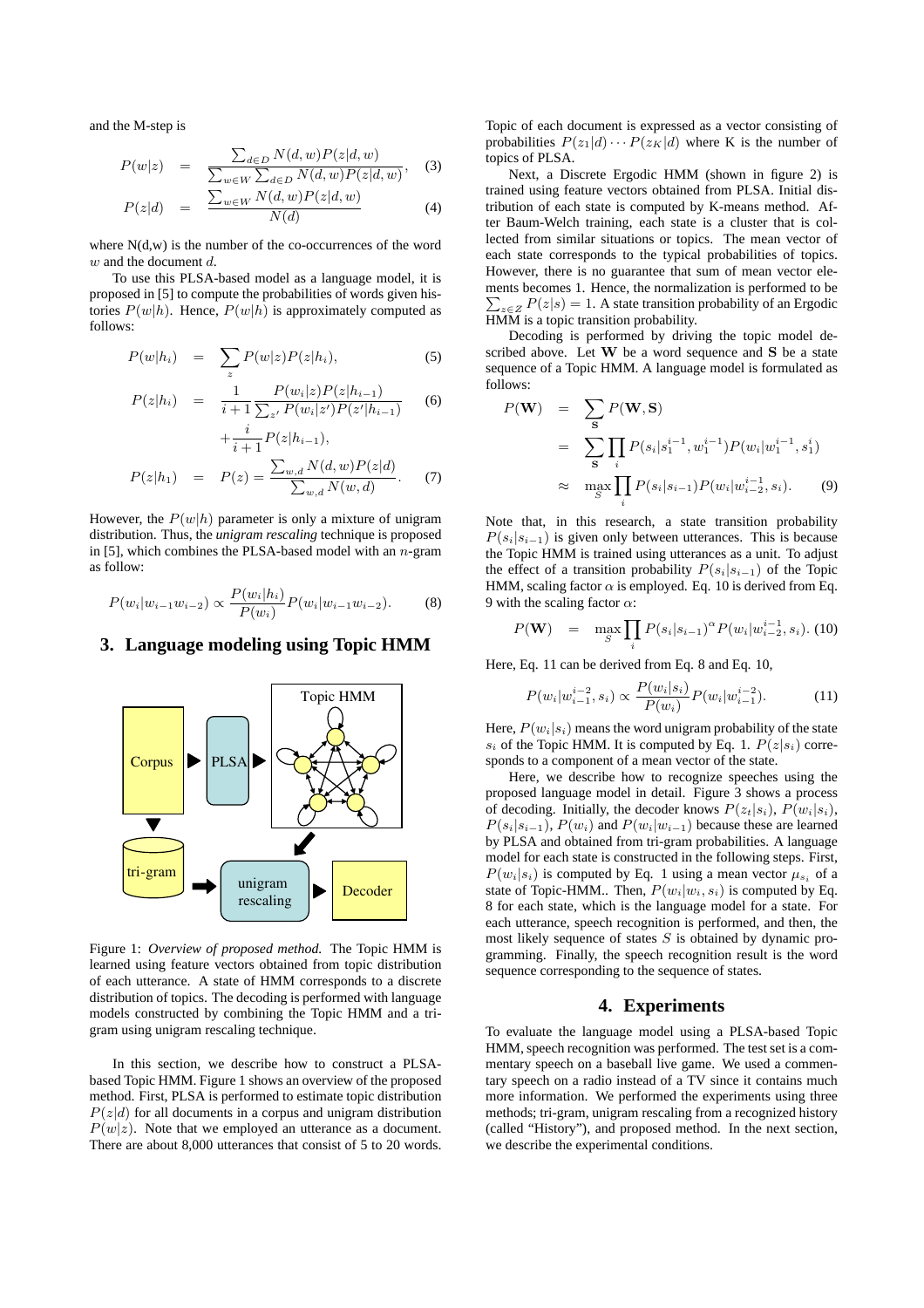### Ergodic Discrete HMM



Figure 2: *A Discrete Ergodic HMM as a Topic HMM.* Each state represents an actual topic that consists of a mixture of topics.



Figure 3: A decoding process.

#### **4.1. Experimental Conditions**

The acoustic model was syllable-based monophone HMM (left to right) [8]. The experimental conditions of acoustic model are summarized in table 1. The training data consisted of about 200,000 Japanese sentences (200 hours) spoken by 200 males in Corpus of Spontaneous Japanese (CSJ) [7]. Supervised acoustic model adaptation was performed using

MLLR+MAP [9] with about 2 hours data that matched the test set.

The baseline of language model was a tri-gram language model. The training data consisted of 80,000 words collected from manual transcription of commentary speech on baseball games. The number of unique words is about 3,000. The domain and the vocabulary of the training data were matched with the test set.

Experiments were performed using decoder Julius [10] rev. 3.5. Because the performance depends on the number of topics or states, we performed experiments over various parameters.

Table 1: *Experimental conditions of acoustic model*

| Sampling rate/Quantization    | $16$ kHz $/$ 16 bit  |  |
|-------------------------------|----------------------|--|
| Feature vector                | 25 - order MFCC      |  |
| Window                        | Hamming              |  |
| Frame size/shift              | 20/10ms              |  |
| # of phoneme categories       | 244 syllable         |  |
| $#$ of mixtures               | 32                   |  |
| # of states (Vowel)           | 5 states and 3 loops |  |
| # of states (Consonant+Vowel) | 7 states and 5 loops |  |

#### **4.2. Experimental Results**

The experimental results are summarized in table 2. These results are the best performances of each method. The accuracy for the "tri-gram" was 66.5%, for the "History" was 67.1% with 50 topics of PLSA, and for the "proposed method" was 69.9% with 70 topics of PLSA and 30 states of the Topic HMM. The Topic HMM improved the speech recognition performance. For example, there was an utterance such as "pitch and KARABURI (means strike out)", but in the conventional method, it was recognized as "pitch and TAMURA-RIN (name of player)" due to similar pronunciation. In the proposed method, it recognized correctly because the Topic HMM indicated that the probability of the player name after pitching is low.

Figure 4 shows the word accuracy of the proposed method over the number of topics of PLSA from 5 to 70 and the number of states of the Topic HMM from 5 to 60. The best performance was 69.9% with 70 topics and 30 states, and even the worst performance achieved 67.8%. However, it took much time to seek a topology with the best performance.

Figure 5 shows the effect of transition probability of the Topic HMM. In a case that the scaling factor is zero, the transition probability is not used. Here, we picked up typical three cases with the same level of accuracy. The numbers of the states of the Topic HMM for these cases are 15, 30 and 60, respectively. We can see the improvement of the word accuracy using transition probability in all cases.

Table 2: *Experimental results*

|               | tri-gram | History  | Topic HMM |
|---------------|----------|----------|-----------|
| Word Accuracy | 66.5%    | 67.1%    | 69.9%     |
| Improvement   | -        | $+0.6\%$ | $+3.4%$   |

#### **5. Conclusions**

In this paper, we propose the language modeling method using a Topic HMM based on PLSA framework. The Topic HMM is learned from latent class distributions of each document estimated by PLSA. The decoding is performed using unigram rescaling technique to combine the Topic HMM and tri-gram models. We performed the experiments on the task of a commentary speech on a baseball game. The experimental results show that Topic-HMM improves the performance of the word accuracy.

In the future, we will perform experiments with general corpus such as CSJ or JNAS. Moreover, we will study automatic determination techniques of the Topic HMM topology such as the number of topics of PLSA and the number of states of the Topic HMM.